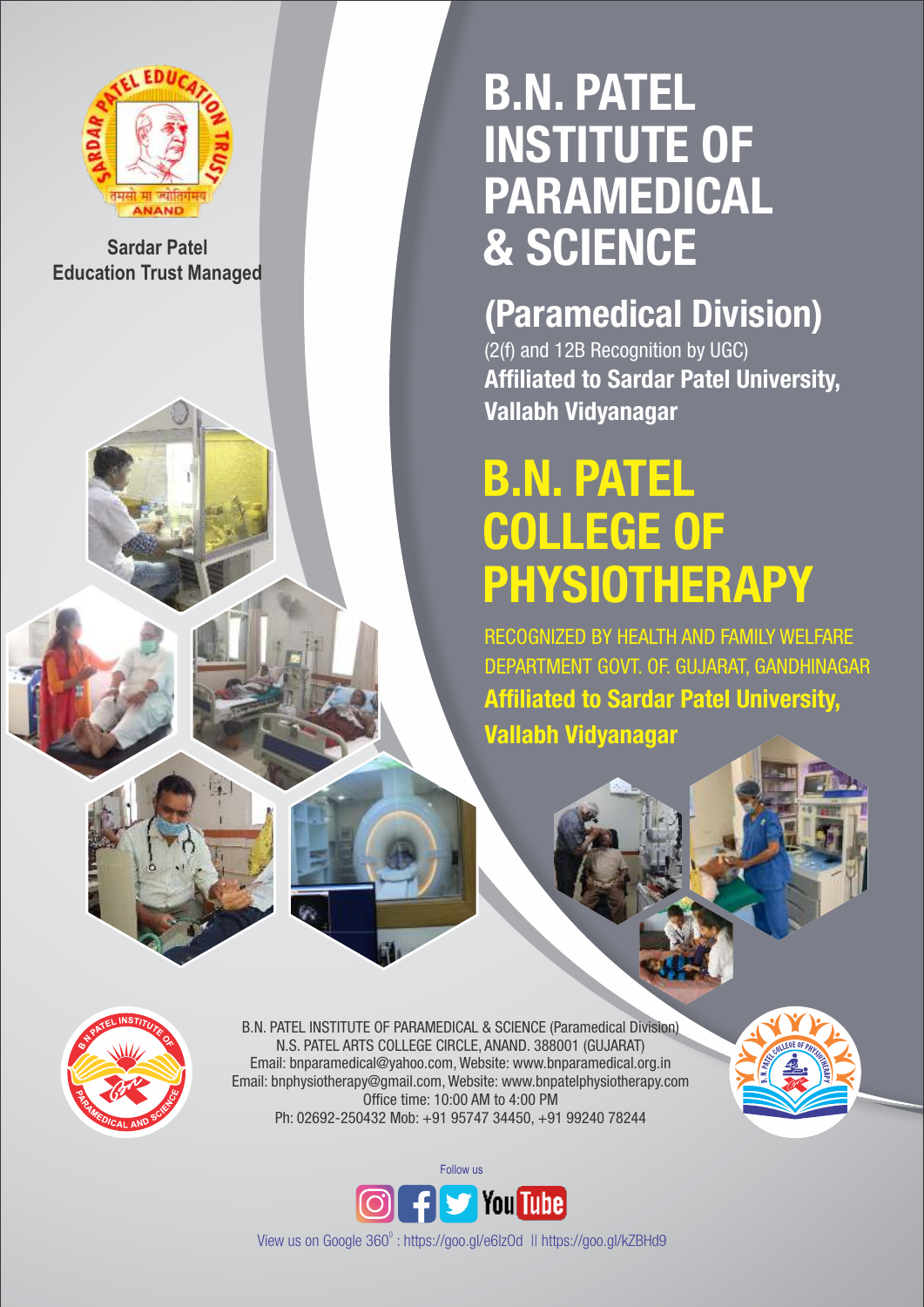







Shri Bhikhubhai N. Patel Managing Trustee & Secretary Sardar Patel Education Trust, Anand



Smt. Mrudulaben B. Patel Joint Secretary Sardar Patel Education Trust, Anand



Dr Atit Kantawala Medical Director M.S. Ortho



Dr Arrpita Arorah **Director** Ph.D. in Health Care Management

# STEPPING INTO OUR INSTITUTE

B N Patel Institute of Paramedical and Science (Paramedical Division) was established in the year 2010 keeping the needs of paramedical field as a major concern. The institute delivers best paramedical education, specialized training and placements for the bright future of the students. The institute also helps students to strengthen their theoretical knowledge through practical inputs in their concern specialization.

Further, the quality education at undergraduate as well as postgraduate level is ensured through unique courses and innovative teaching methods by expert faculties at the institute. The institute within a short time has created a benchmark and created its image in India and abroad as well. The institute is affiliated to Sardar Patel University, Vallabh Vidyanagar and the courses at the institute are approved by Faculty of Medicine of the University. The institute is recognized by University Grants Commission (UGC), New Delhi.

Moreover, the institute attempts to serve the society through education and clinical facility at affordable rates.

Last year the Institute has Started Medical OPD with Zydus Hospital, Anand. This year college has inaugurated an Extension Physiotherapy Centre at Vallabh Vidyanagar.

2k20 was the year of celebration. Trust has completed 50 years of Passion and Innovation and Celebrating as a Golden Jubilee year. This year institute has introduced ANM & GNM Courses at B N Patel Institute of Nursing.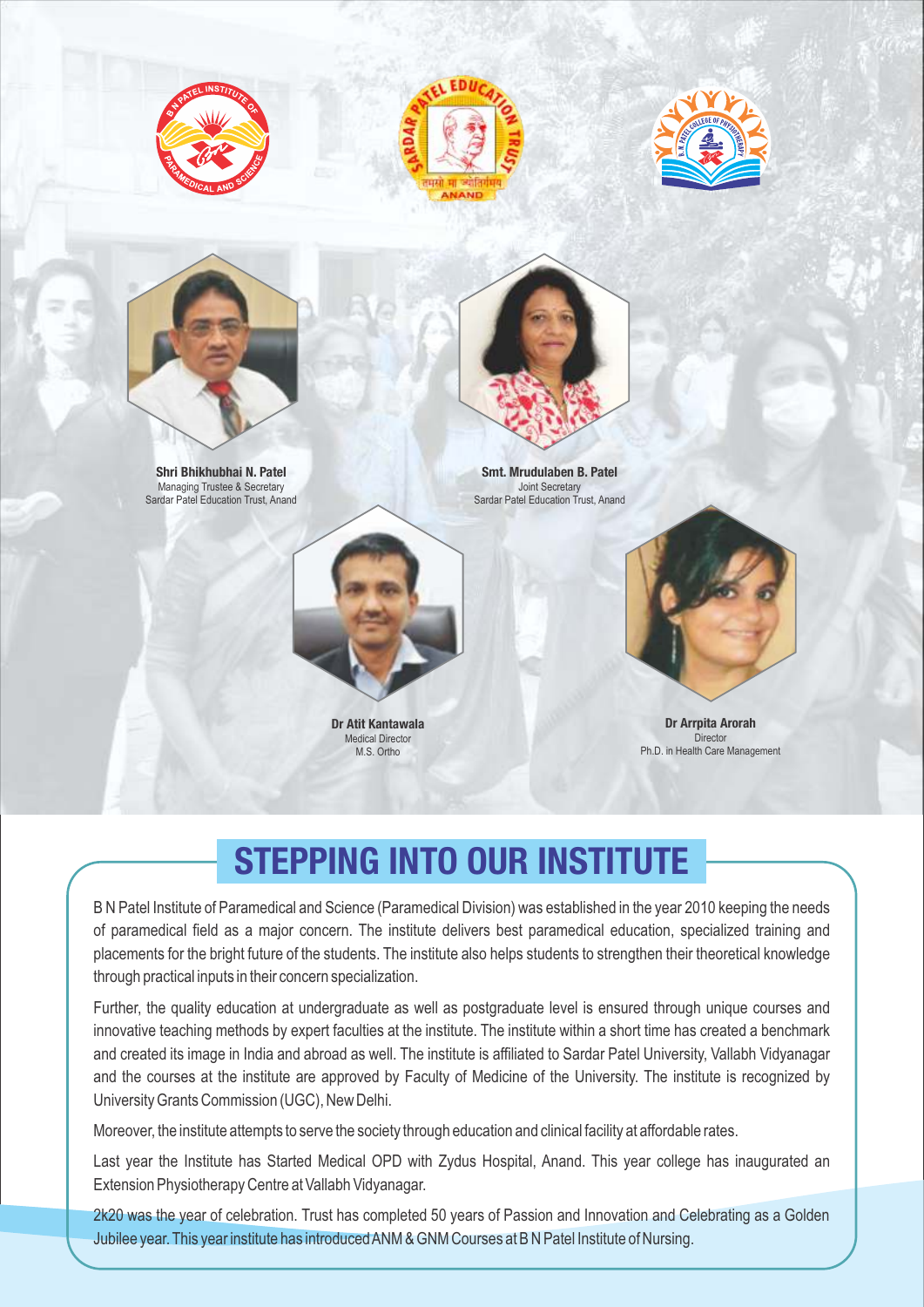# PROGRAMMES OFFERED

## (Affiliated to Sardar Patel University, Vallabh Vidyanagar)

#### B.Sc. IN MEDICAL TECHNOLOGY (MT) (Approved by Faculty of Medicine) SPECIALIZATIONS :

- B.Sc. in Renal Dialysis Technology (3 Years+1 Year Internship)
- B.Sc. in Imaging Technology (3 Years+1 Year Internship)
- B.Sc. in Operation Theatre and Anaesthesia Technology (3Years+1 Year Internship)
- B.Sc. in Clinical Lab Technology (3 Years)
- ELIGIBILITY: 12th Science (Group "A", "B" or Group "AB")

#### B.Sc. PHYSICIAN ASSISTANT

**Duration:**  $3\frac{1}{2}$  Years (3Years.  $+ 6$  Month Internship) ELIGIBILITY: 12th Science (Group "B" or "AB") Gujarati or English Medium.

#### BACHELOR OF OPTOMETRY

**Duration:** 4 Years (3 years  $+ 1$  Year internship) (Recognised by Health & Family Welfare Department, Government of Gujarat) ELIGIBILITY: 12th Science (Group "B" or "AB") Gujarati or English Medium. The Candidate should be above 17 years of age as on 31st Dec. of the year of the admission.

#### M.Sc. IN CLINICAL LABORATORY TECHNOLOGY (M.Sc. CLT)

(Approved by Faculty of Medicine) **Duration: 2 Years** ELIGIBILITY: Graduate in Medical Laboratory Technology (MLT) / Microbiology Biochemistry / Zoology / Botany / Bio Technology / Environmental Science / Genetics / Industrial Microbiology/ Life Sciences/ Bioinforrnatics OR an examination in any other university with 10+2+3

#### POST GRADUATION DIPLOMA COURSES (Approved by Faculty of Medicine)

#### **Duration : 1 Year**

**ELIGIBILITY: Any Science Graduate** 

- PG Diploma in Hospital Management
- PG Diploma in Renal Dialysis Technology
- Diploma in Medical Laboratory Technology (DMLT)



Affiliated to Sardar Patel University and Approved by UGC-MHRD B. Voc. In Health Care/Nutrition Science & Dietetics B. Voc. In Hospital Administration and Management Eligibility : 12th Any Stream can join Duration : 3 years B. Voc. In Medical Lab and Molecular Diagnostics Technology B. Voc. in Operation Theatre and Anesthesia Technology Eligibility : 12th Science (Group "B" or "AB") Duration : 3 years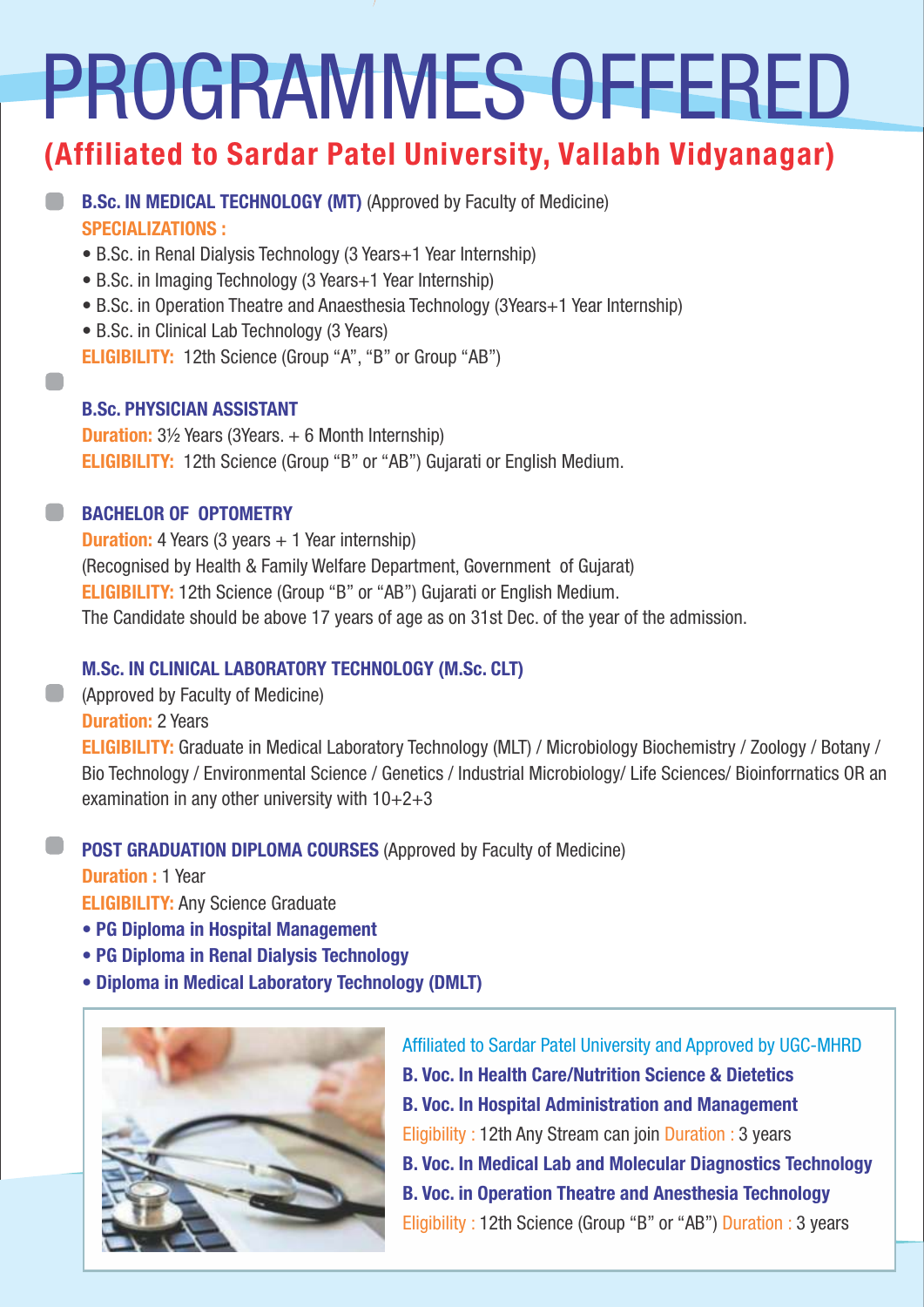## **F-I FARNING COURSES**

• Medical Tourism (6 Months) • Medical Insurance (6 Months) • Logistic Management (6 Months) • Biostatistics (6 Months)

• Certificate Course In Embryology (6 Months)

#### B.N. PATEL COLLEGE OF PHYSIOTHERAPY BACHELOR OF PHYSIOTHERAPY (BPT)

(Recognised by Health & Family Welfare Department, Government of Gujarat)

ELIGIBILITY: The candidates should have passed the intermediate examination under 10+2 scheme or an equivalent examination with Physics, Chemistry, Biology & English.

Age: She/he should have attained the age of 17 years on or before 31st December of the year of joining the course. The age shall ordinarily be determined as mentioned in the Matriculation certificate. In case of SC/ST candidate, requisite certificate should be attached.

DURATION: 4½ Years including 6 months of compulsory internship

### CAMPUS ATTRACTIONS

- Outstanding Infrastructure
- Located in Heart of The City
- Prodigious/Excellent Learning Environment
- Well Equipped Laboratories
- Well Qualified,Experienced and Meticulous Faculties
- Hospital Based Clinical Experiences
- Remarkable MOUs and Collaborations
- Career Counseling and Placement Assistance
- In-house Clinical Facilities



**Vallabh Vidyanagar**



# WHY ARE WE IDEAL OF LEARNING?



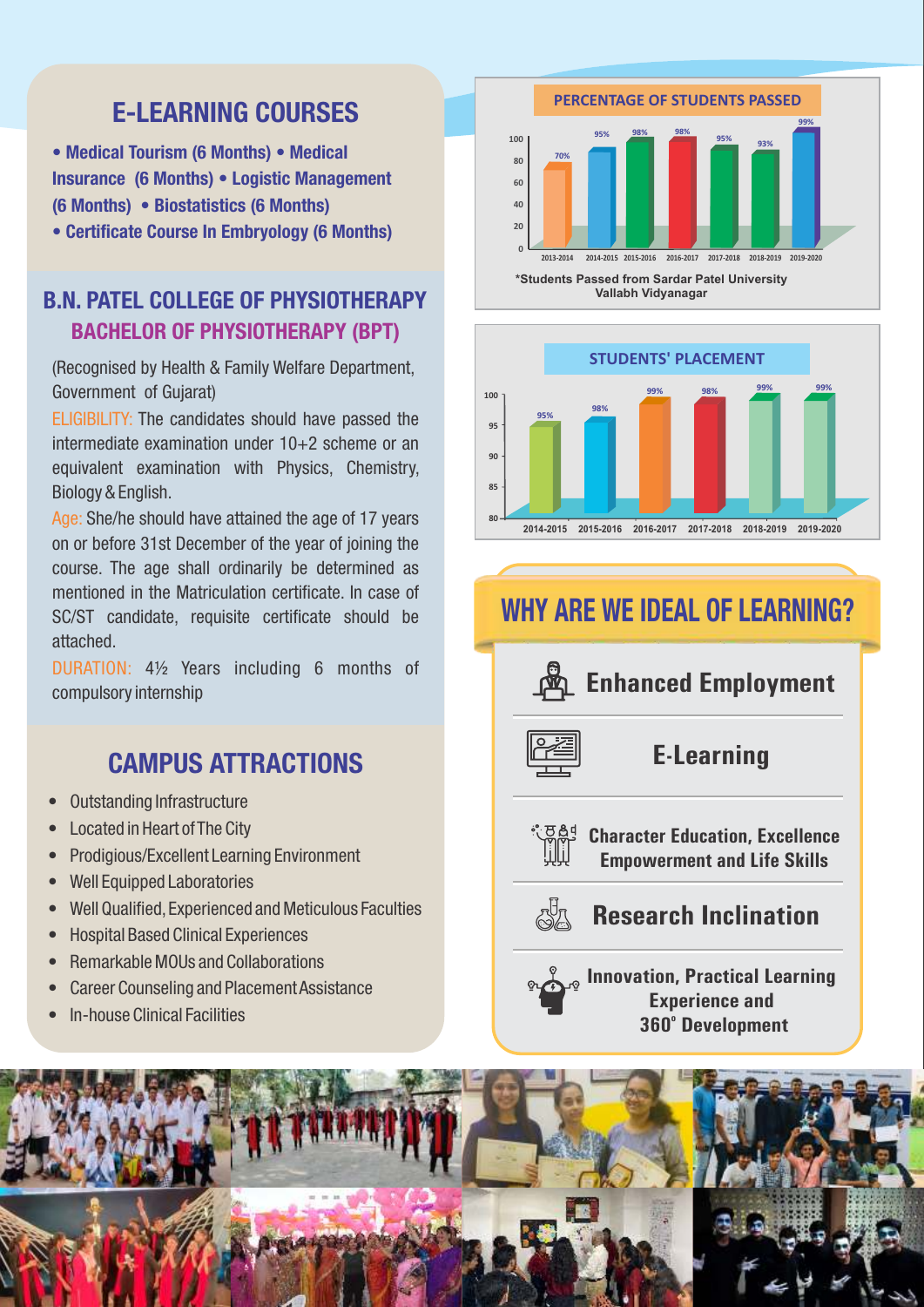#### GOVERNMENT APPROVED TECHNICIAN COURSES (1 Year)

#### (CERTIFIED PARAMEDICAL COURSES)

ELIGIBILITY: After 12th Science/Commerce/Arts or 10th Pass Gujarati or English Medium

COURSES: Dialysis Technician (2 Year) • Medical Laboratory and E.C.G. Technician • X-Ray & Mammography Technician Patient Care Technician



#### ACHIEVEMENTS OF THE INSTITUTE A THE Awards to the students

**Best Paramedical Institute in Gujarat 2021** by Rashtriy Shikshan Gaurav Puraskar Ceremony 2021

**My FM** business Solotaires 2021 – Ahmedabad

**ELETS** 18th World Education Summit Awards 2021

**"Best Paramedical College of the Year"** Award from Six Sigma Healthcare Pvt. Ltd. New Delhi

**"Best Physiotherapy College of the Year"** Award from Six Sigma Healthcare Pvt. Ltd. New Delhi

**"MYFM Leadership Awards 2020"** for Excellence in Physiotherapy and Paramedical Education

 $3<sup>rd</sup>$  Rank in **Sardar Patel University Examination** (FY BPT) 1<sup>st</sup> Rank in "Street Play" organized by Vidyanaghar Nature's Club 1<sup>st</sup> Runners Up - "Street Play" in Volcano 2020 1<sup>st</sup> Rank in "Photo Contest" – Karamsad  $3<sup>rd</sup>$  Rank in "Poster Making Competititon" – Karamsad  $2<sup>nd</sup>$  Rank VIPCON 2019 in **Poster Presentationa** Runners Up in **"Tug of War"** – Physio Summit 2019-20 1<sup>st</sup> & 2<sup>nd</sup> Rank in Slogan Competition organized by SPU 1<sup>st</sup> Rank in **Sardar Patel University Examination** (FY BPT) 1<sup>st</sup> Rank in Poetry Recitation organized by SPU (Women's cell)

#### ACADEMIC FACILITIES…